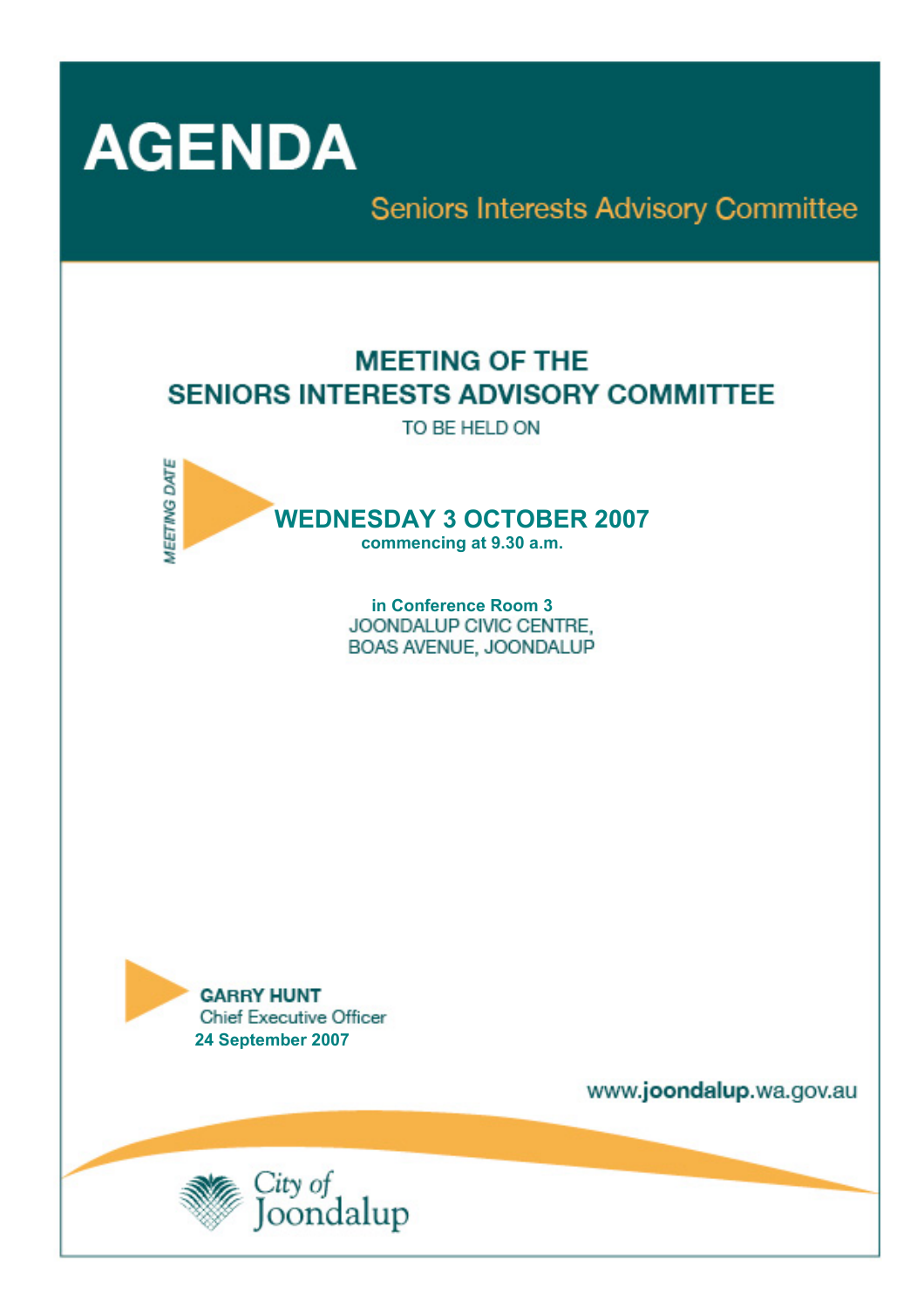## **CITY OF JOONDALUP**

Notice is hereby given that a meeting of the **SENIORS INTERESTS ADVISORY COMMITTEE** will be held in Conference Room 3, Joondalup Civic Centre, Boas Avenue, Joondalup on **WEDNESDAY, 3 OCTOBER 2007** commencing at **9.30 a.m.** 

GARRY HUNT Chief Executive Officer **Joondalup** 24 September 2007 Western Australia

## **AGENDA**

## **Committee Members**

Cr Brian Corr **Presiding Person** Cr Richard Currie Ms Margaret March **Community Member** Ms Joy Coleman Community Member Ms Valerie Corey **Community Member** Ms Patricia Geary **Community Member** 

Mr Allyn Bryant **Association of Independent Retirees** Vacant Vacant **Industry Representative** Mr Kevan Rogerson **Industry Representative** Mr Peter Boam **Industry Representative**<br>
Ms Maria Bunn<br>
Industry Representative **Industry Representative** Ms Lynda Waterman **Industry Representative** 

### *Terms of Reference*

- ¾ *To oversee the strategic coordination of all seniors' issues across Council.*
- ¾ *To provide advice to Council to ensure that the concerns of seniors are adequately represented in the City's planning processes and the strategic directions being developed for older people across the City.*

## **DECLARATION OF OPENING**

**APOLOGIES/LEAVE OF ABSENCE**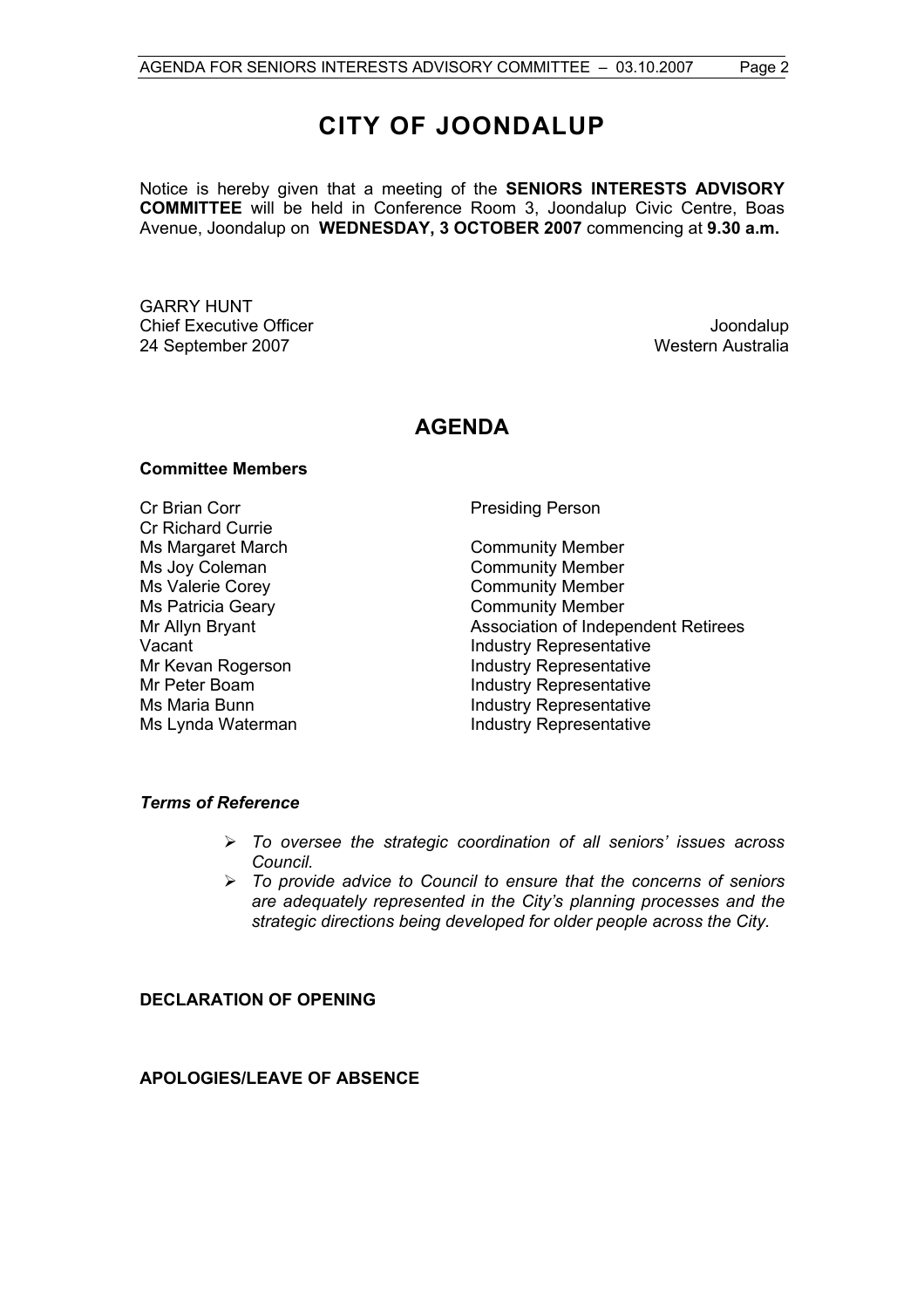### **CONFIRMATION OF MINUTES**

MINUTES OF THE SENIORS INTERESTS ADVISORY COMMITTEE HELD 1 AUGUST 2007

#### **RECOMMENDATION**

**That the minutes of the meeting of the Seniors Interests Advisory Committee held on 1 August 2007 be confirmed as a true and correct record.** 

**ANNOUNCEMENTS BY THE PRESIDING PERSON WITHOUT DISCUSSION** 

**DECLARATIONS OF INTEREST** 

**IDENTIFICATION OF MATTERS FOR WHICH THE MEETING MAY SIT BEHIND CLOSED DOORS** 

**PETITIONS AND DEPUTATIONS** 

### **REPORTS**

**Item 1 Future Directions - Seniors Interests Advisory Committee Page 4** 

**MOTIONS OF WHICH PREVIOUS NOTICE HAS BEEN GIVEN** 

**REQUESTS FOR REPORTS FOR FUTURE CONSIDERATION** 

**CLOSURE**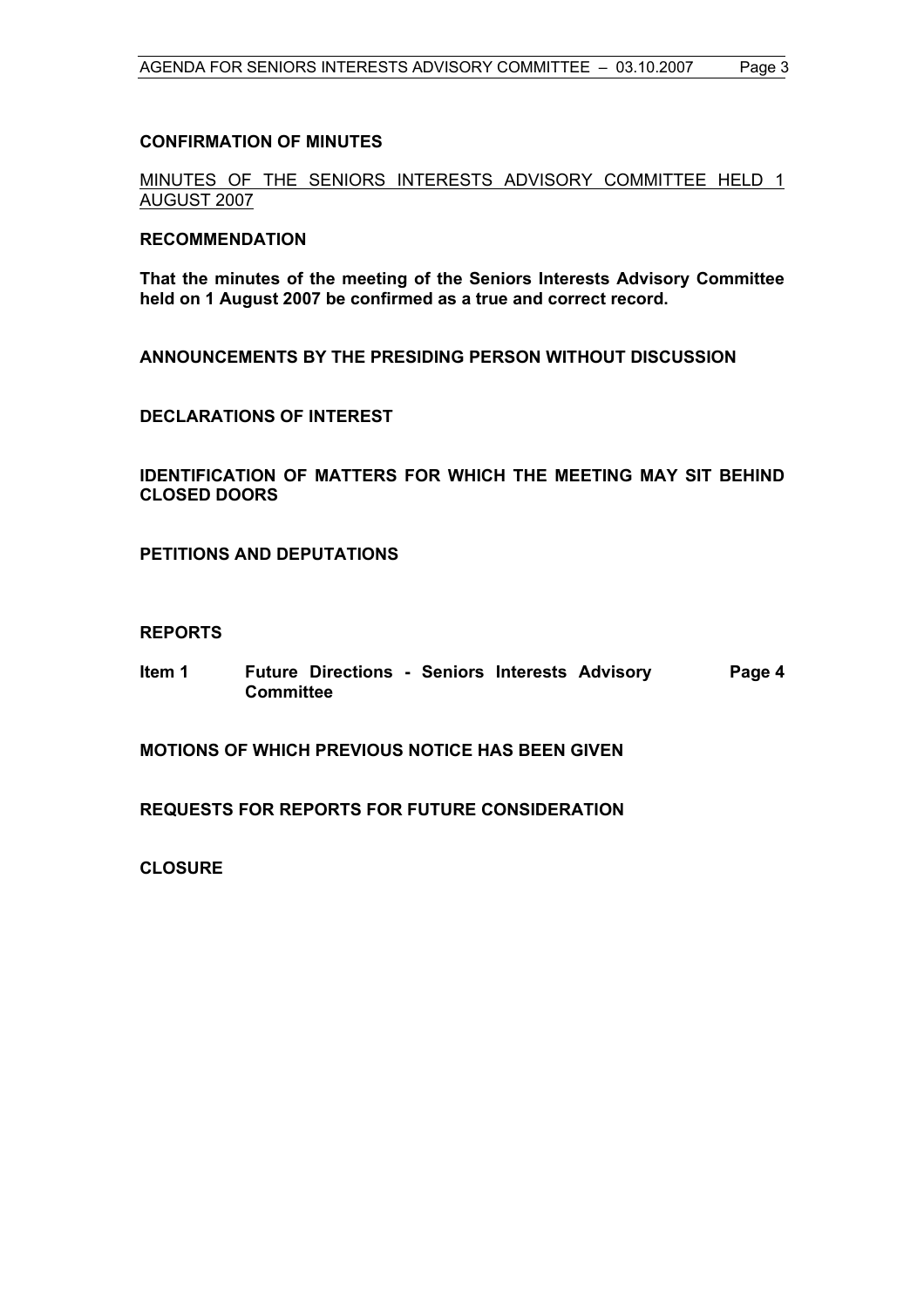## **ITEM 1 FUTURE DIRECTIONS - SENIORS INTERESTS ADVISORY COMMITTEE - [55511]**

| WARD: | All |
|-------|-----|
|       |     |

| <b>RESPONSIBLE</b> | Mr Clayton Higham                         |
|--------------------|-------------------------------------------|
| <b>DIRECTOR:</b>   | <b>Planning and Community Development</b> |

## **PURPOSE**

To enable members of the Seniors Interests Advisory Committee (SIAC) to discuss the future planning processes and options for the strategic direction of the Seniors Interests Advisory Committee.

## **EXECUTIVE SUMMARY**

In 2006, the Committee commenced the process of identifying and prioritising its key strategic focus areas through discussion and review of the City's Seniors Pan 2004 - 2008. The Committee identified current important issues and priorities for seniors and their impact, the practical application of the Committee's role and the strengths and gaps of the Seniors Plan.

To facilitate further progression, it is recommended that the Committee engage in further discussion to identify and prioritise key focus areas as well as options for the Committee to contribute to these processes in the future.

*It is recommended that the Seniors Interests Advisory Committee:* 

- *1 NOTES the combined information from workshop discussions on 3 August and 2 November 2005;*
- *2 DISCUSSES the issues identified in 2006 and the Committee's key strategic focus areas for 2007;*
- *3 DISCUSSES the appropriate format for the Committee to continue to operate under in 2007/08.*

## **BACKGROUND**

On 25 September 2001, Council resolved to elect an Occasional Seniors Advisory Committee, which evolved into the Strategic Advisory Committee – Seniors Interests at the Council meeting of 9 October 2001. Initial membership was established at the Council meeting of 18 December 2001. At its meeting of 3 September 2002, Council resolved to remove "Strategic Advisory" from all Council Committees and the Committee became the Seniors Interests Advisory Committee.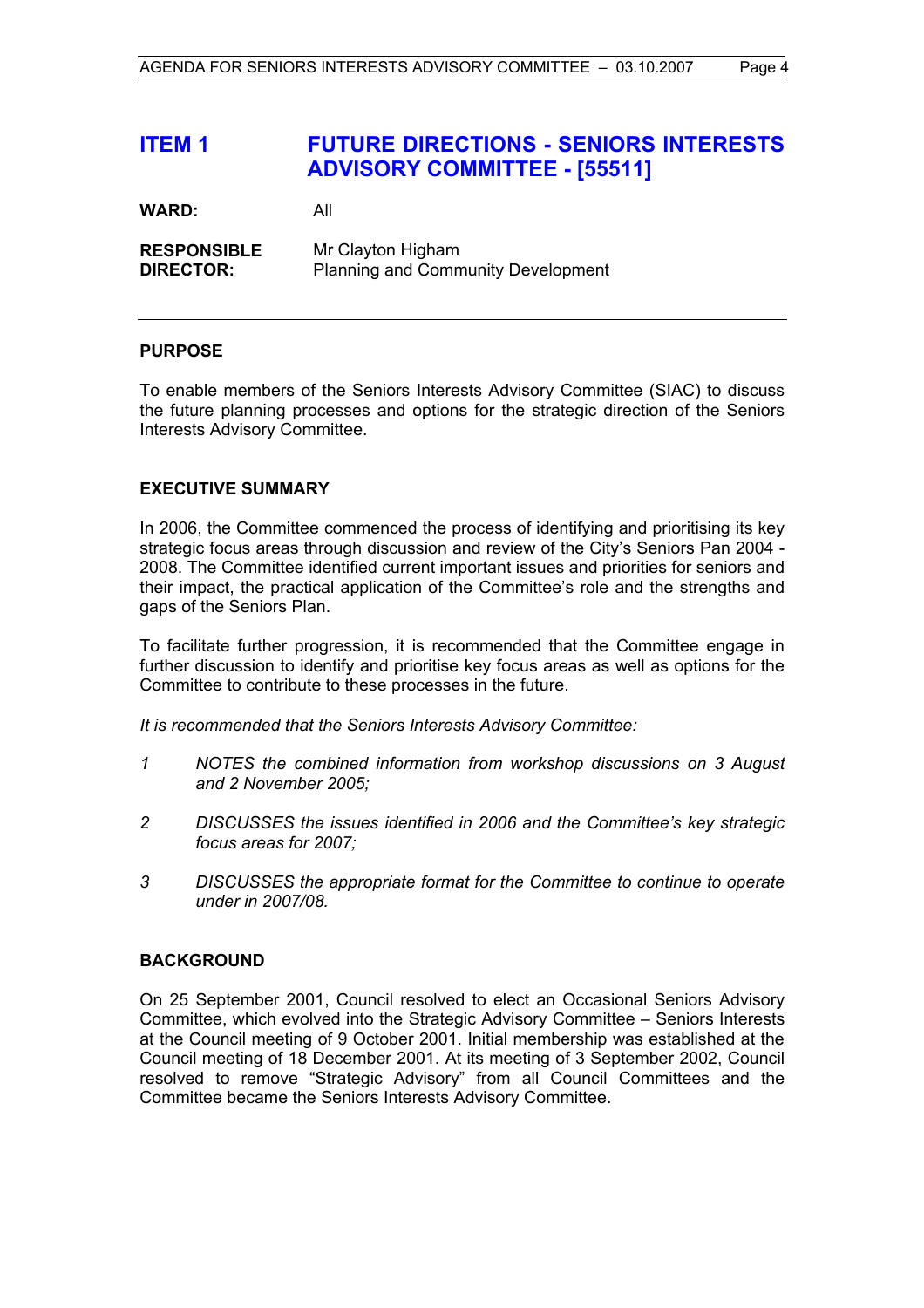The Committee was established because Council identified:

- the benefit of receiving advice from seniors who reside in the City of Joondalup;
- an ageing population;
- the need for community input into the Seniors Plan.

## **DETAILS**

The Committee's Terms of Reference Objective 3.1 states -

"Provide advice to Council to ensure that the concerns of seniors are adequately represented in the City's planning processes and the strategic directions being developed for older people across the City."

To assist with future planning and the strategic direction of the Committee, it would be useful for members to consider and discuss the following questions at the meeting:

- What is your perception of the role of the Seniors Interests Advisory Committee?
- How can objectives be practically and effectively applied?
- What are the current priorities for the Committee?
- What are the strengths of the Committee?
- What are the challenges faced by the Committee?
- Is a Committee structure the best way of ensuring that the needs of seniors are considered during the City's decision-making processes?
	- o Should it be a reference group of the City?
	- $\circ$  Should it operate under a forum based system meeting 2-3 times a year?
	- o Continue as a Council Committee?

Information gained from discussions will inform the Committee regarding priorities for the review of the Seniors Plan and assist in considerations as to whether the Seniors Interests Advisory Committee is the best way in which to ensure that the needs of seniors are met in decision-making processes.

It is proposed that this be conducted in the form of a facilitated discussion at the meeting.

## **Link to Strategic Plan:**

The Seniors Interests Advisory Committee is linked to the Strategic Plan through the following objectives:

**1.1** To develop, provide and promote a diverse range of lifelong learning opportunities.